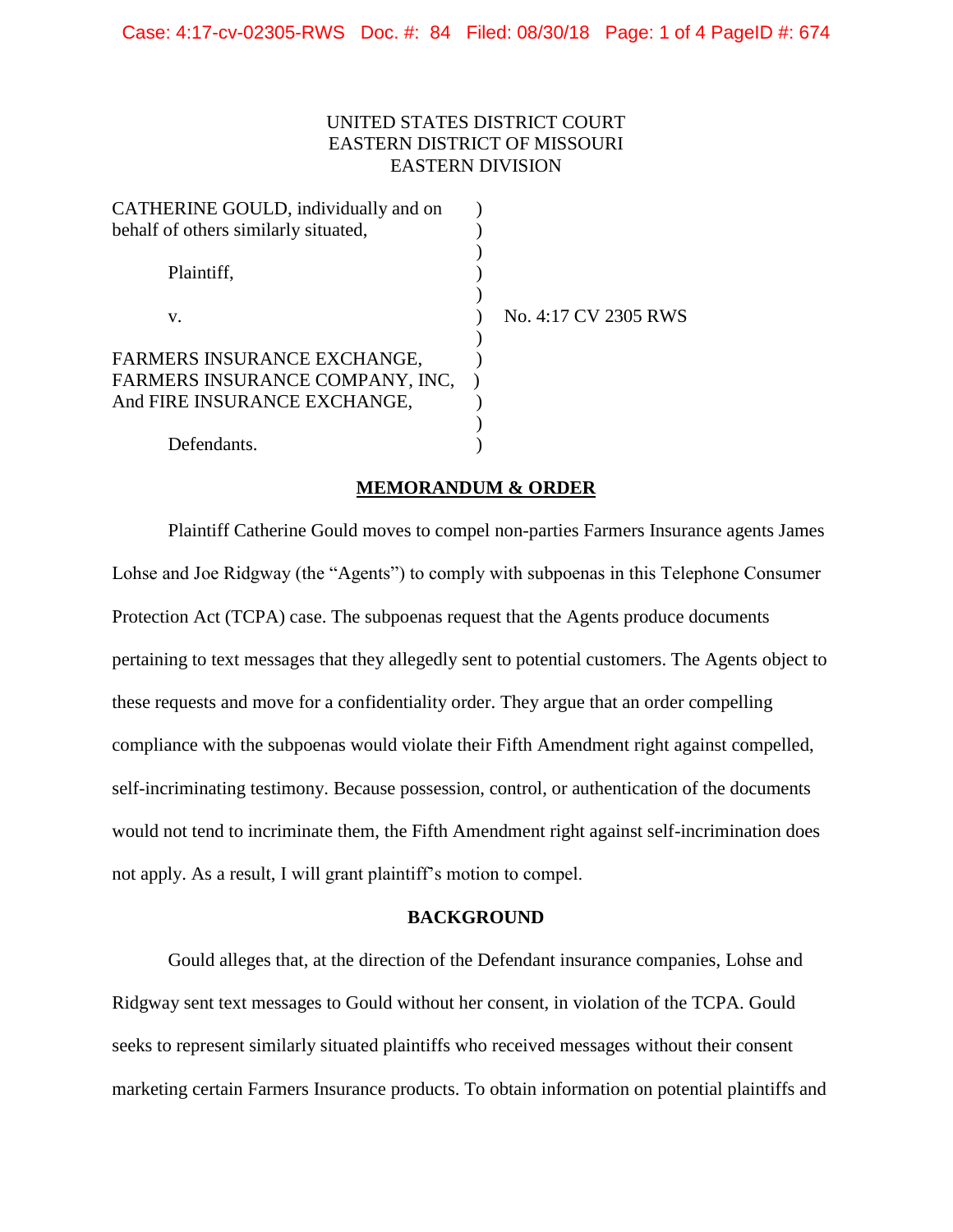#### Case: 4:17-cv-02305-RWS Doc. #: 84 Filed: 08/30/18 Page: 2 of 4 PageID #: 675

the alleged TCPA violations generally, Gould served subpoenas on the non-party Agents. The subpoenas request that the Agents produce phone numbers of potential customers to which text messages were sent; the content of those text messages; any contracts, correspondence, invoices, and payment records the agents have with other entities that facilitated the alleged spam texts or provided the potential customers' numbers; documents concerning any purchase of an insurance policy by the recipients of these texts; and any documents reflecting that the recipients of these texts consented to receive those messages. The Agents refused to produce documents responsive to these requests. To justify their objection, the Agents first argued that such discovery was inappropriate until the parties' resolved an initial question of consent. After Defendants' declined to file a motion summary judgment on the issue of consent, the Agents changed their objections. The Agents now object that compelling their production of the requested records would violate their Fifth Amendment Right against self-incrimination, and that Gould's requests are overly broad and burdensome. Gould moves to compel these documents, [No. 50], and the Agents move for a confidentiality order, [No. 59].

### **LEGAL STANDARD**

Under the Fifth Amendment, I cannot compel a party to testify in such a way that would "furnish a link in the chain of evidence needed to prosecute the claimant for a federal crime." Hoffman v. United States, 341 U.S. 479, 486 (1951). The test is whether "the witness has reasonable cause to apprehend danger from a direct answer." Id. This privilege applies specifically to testimony, and not the production of documents, per se. "[A] person may be required to produce specific documents even though they contain incriminating assertions of fact or belief because the creation of those documents was not 'compelled.'" United States v. Hubbell, 530 U.S. 27, 35–36, (2000).

2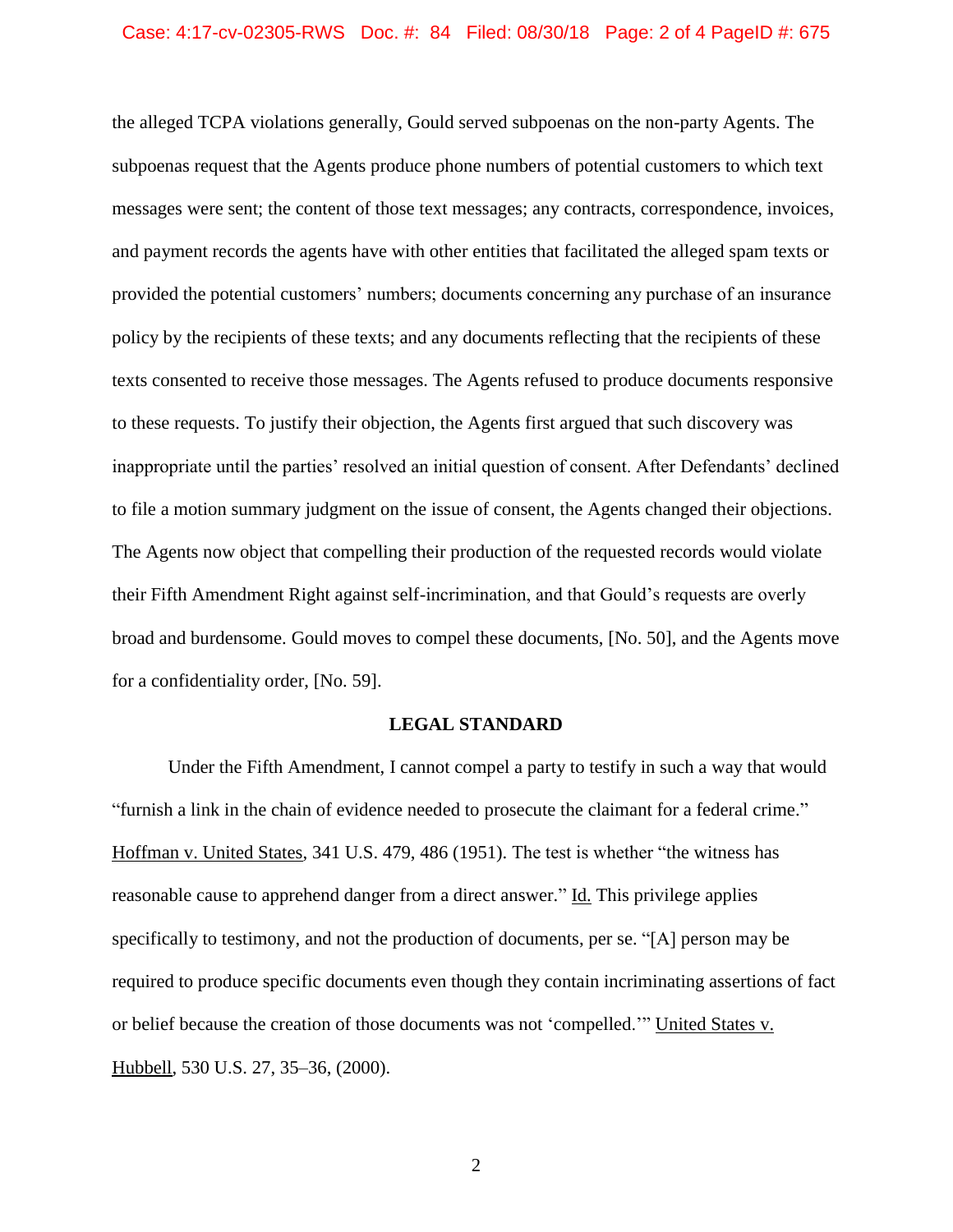Granted, "the act of producing documents in response to a subpoena may have a compelled testimonial aspect." Id. at 36. For example, "[b]y producing documents in compliance with a subpoena," a witness may be admitting that "that the papers existed, were in his possession or control, and were authentic." Id. If the mere possession, control, or authentication of the documents tends to incriminate the producing party, then the privilege may apply. Id. However, where the documents themselves are incriminating, but their possession, control, and authenticity does not incriminate, the privilege would not apply. Id. ("Whether the constitutional privilege protects the answers to such questions, or protects the act of production itself, is a question that is distinct from the question whether the unprotected contents of the documents themselves are incriminating.").

## **ANALYSIS**

The non-party Agents argue that their answers to Gould's production requests would tend

to incriminate them because the call logs in question could show a violation of 47 U.SC.

§ 227(b)(1). This portion of the TCPA states that

It shall be unlawful for any person within the United States. . . (A) to make any call (other than a call made for emergency purposes or made with the prior express consent of the called party) using any automatic telephone dialing system or an artificial or prerecorded voice--

. . . .

(iii) to any telephone number assigned to a paging service, cellular telephone service, specialized mobile radio service, or other radio common carrier service, or any service for which the called party is charged for the call, unless such call is made solely to collect a debt owed to or guaranteed by the United States.  $$227(b)(1)$ 

Additionally, 47 U.SC. § 501 provides that individuals found to have willfully or knowingly violated the TCPA may face a penalty of \$10,000.00 or less or a term of imprisonment of one year or less. On this basis, the Agents argue that by producing and admitting that they possess